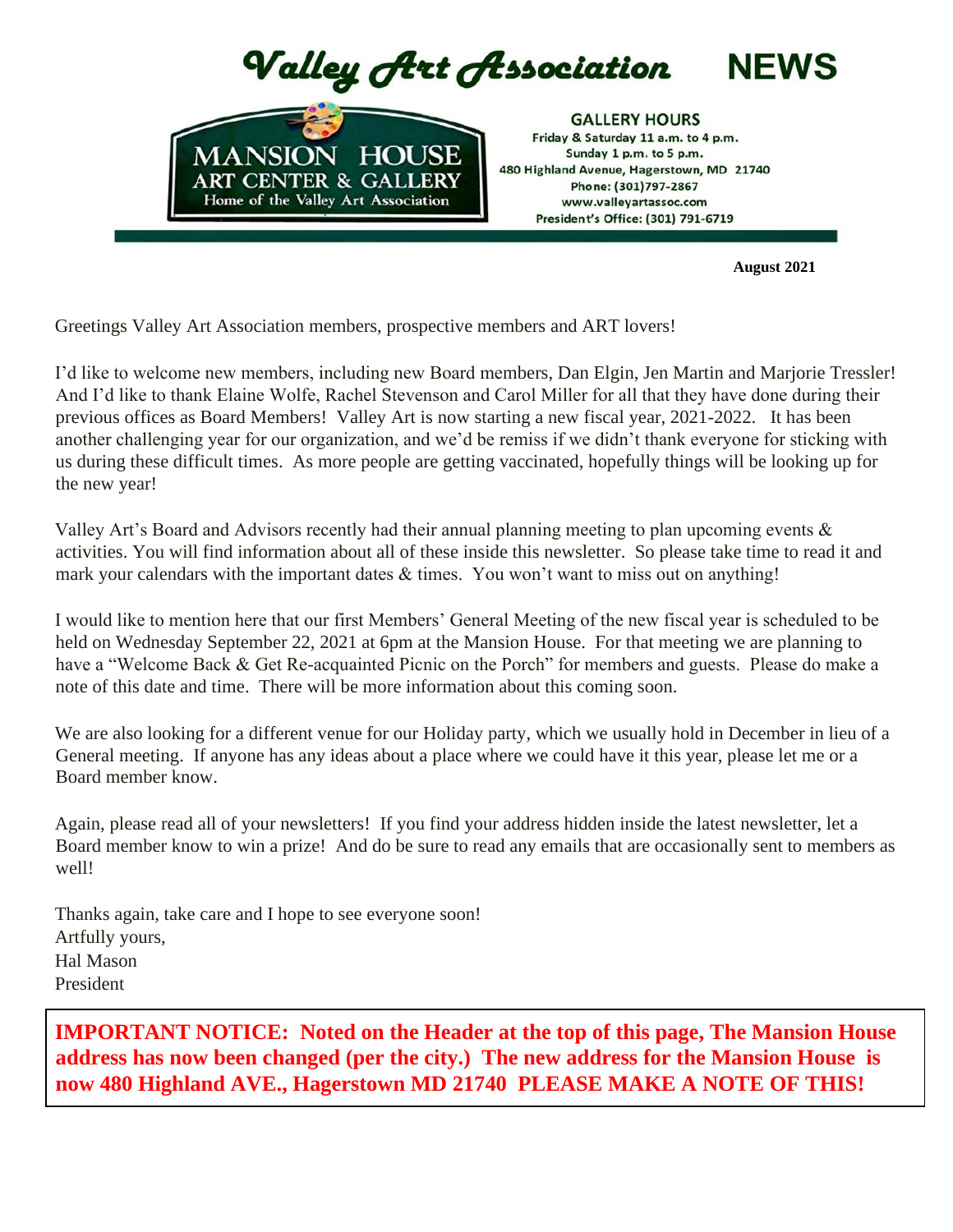# 2021 North Gallery Shows **Special Announcement**

Valley Art Association Celebrates 30 Years at the Mansion House in City Park with an Exhibit of Founders' Art In August, 2021, the Valley Art Association marks 30 years in its home in the elegant Mansion House in City Park with an exhibit of original art by nine of the founders of the Mansion House Art Center. The Valley Art Association has been in existence since 1938, and members, chief among them Clyde Roberts, secured the Mansion House as a home for the organization. 12486 Wolfsville Rd. After cleaning and performing modest renovations, VAA members opened the building as an art center in August, 1991. Founders whose art will be shown include Clyde Roberts, Cindy Downs, Ronda Albright, Ruth Durbin, Lucy Ecker, Virginia Hair, Audrey Mentzer, Marjorie Tressler, and Marguerite Cyr. The exhibit will run from August 6 through August 29, 2021. A reception, open to the public, will be held on August 22nd from 2-4 at the Mansion House Art Center.

*Additional note: Mansion House Sitters can contact Donna Mason if they need a review of any Mansion House sitting procedures.*

| <b>Month</b>                               | <b>Title/Exhibitor</b>                          | <b>Drop Off Dates</b> | <b>Opening</b> | <b>Closing</b>   | <b>Pick Up Date</b> |
|--------------------------------------------|-------------------------------------------------|-----------------------|----------------|------------------|---------------------|
| <b>August</b>                              | <b>Founders' Art Exhibit</b>                    | <b>August 1</b>       | August 6       | <b>August 29</b> | <b>August 29</b>    |
|                                            | (See note above)                                |                       |                |                  |                     |
|                                            |                                                 |                       |                |                  |                     |
| September                                  | Ann Williams'<br>Garden                         | <b>August 27-29</b>   | September 3    | September 26     | October 1-3         |
| <b>October</b>                             | Driven to Abstraction*<br>(changed from August) | October 1-3           | October 8      | October 31       | November 7          |
| <b>November</b>                            | <b>Memories</b><br><b>Disappearing</b>          | October 29-31         | November 5     | November 28      | December 3-5        |
| <b>December</b><br><b>2021January 2022</b> | <b>Winter Wonderland</b>                        | November 27-29        | December 3     | December 26      | <b>January 2</b>    |

*The August N. Gallery Show will no longer be the members' show "Driven to Abstraction", so please don't bring in any artwork for that show. The "Driven To Abstraction" members' show will now take place in October 2021 instead.*

# **C&O Canal Days and the World Conference on Canals.**

Mark your calendars for dropping off your paintings on August 26 and picking them up on September 3 at the Clock Tower Building, North Conococheague Street in Williamsport, MD if you want to show them during the week of C&O Canal Days and the World Conference on Canals.

There will be a "Pop up" Gallery in the Clock Tower Building. Paintings and or photographs show feature scenes along the towpath, the Potomac River in Washington County, such as Taylors Landing, Big Slackwater, Dam 4, Dam 5 and Cushwa Basin to name a few.

Call or text Charlotte Loveless at 301-733-7611 or email at **charlove288@gmail.com** to

reserve your place. She will maintain a list of those that sign up. The first 25 art pieces on the list will be on display. Only one requirement is needed. Give 2 hours of your time for being present at the gallery. Charlotte will have a schedule. The hours during one full week will be 10:00AM to 5:00PM. Whether or not the Clocktower Building becomes a gallery will depend on your support and the visitors during this special week.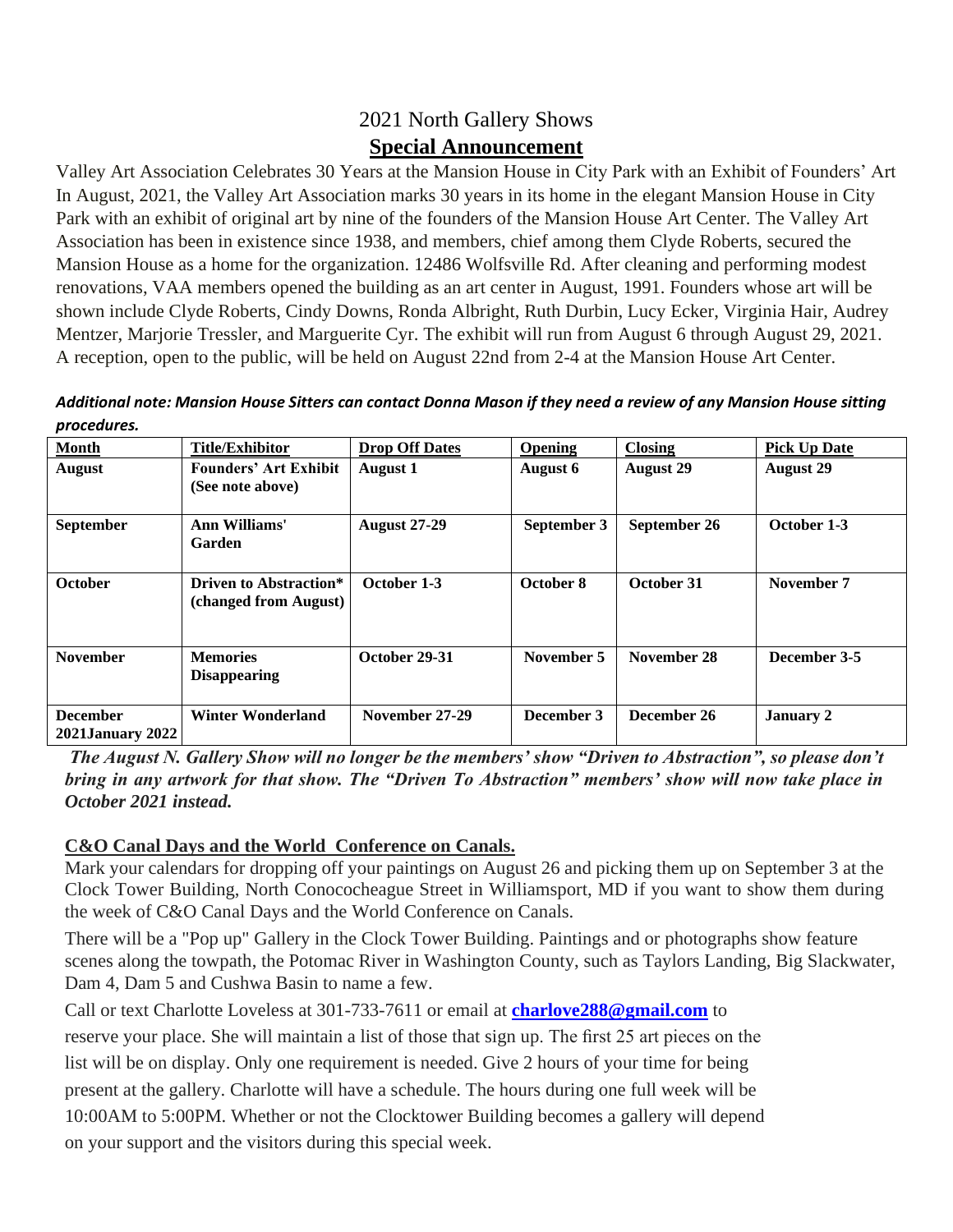## **2021 ART IN THE HALLWAY Meritus Health Center**

| <b>Month</b>    | <b>Name</b>            |
|-----------------|------------------------|
| <b>August</b>   | David Bottini.         |
| September       | Donna Bingaman         |
| October         | Carol A. Wolfensberger |
| <b>November</b> | <b>Nicole Troup</b>    |
| <b>December</b> | <b>Denny Bingaman</b>  |

# **Member News and Activities**

**Members, if you haven't paid your dues that were due in July 2021, please do so as soon as you can, so that you will continue receiving your newsletter, and so that you can participate in upcoming Valley Art events, such as the Mansion House members' shows in the North Gallery. In addition, as a member you can be featured on VAA's Facebook page** 

**https://www.facebook.com/ValleyArtAssociation.Hagerstown.Md as " member of the month". Or you can have any other information posted about your outside art exhibits, classes and other art activities. Just contact VAA's Facebook editor, Jen Martin. (see inside for her contact info).** 

#### **Publicity News—VAA Partners with Hagerstown Hopes**

VAA and Hagerstown Hopes are joining forces to highlight and support the local arts community! Much like our own featured artist page on Facebook, Hagerstown Hopes has generously offered to feature individual artists as well as illustrate our monthly, North End Gallery Exhibit and theme for monthly shows, explain a little about VAA, and promote the Mansion House Art Gallery on their social media pages! If artists want to get involved, they can reach out to Hagerstown Hopes liaison Brian Hose at **bhose@hagerstownhopesmd.org** for a feature including a short biography and photos of the work being shown in the North Gallery as well as the Mansion House!

And, of course, feel free to reach out to me with any questions or suggestions at **britclark10.4@gmail.com** on how to broaden VAA community outreach and publicity! Thank you!

**Beacon House** has scheduled a free family/youth event art event for Saturday, August 28 in University Plaza. Any volunteers would be appreciated. Up to six activities to choose from.

#### **Membership News**

An exhibit of paintings by VAA member artist John Neal Mullican will be on display at the Hagerstown Chamber of Commerce during the month of August. The exhibit is sponsored by the Washington County Arts Council. Artists interested in exhibiting at the Chamber of Commerce should contact Chris Brewer at the Arts Council Gallery.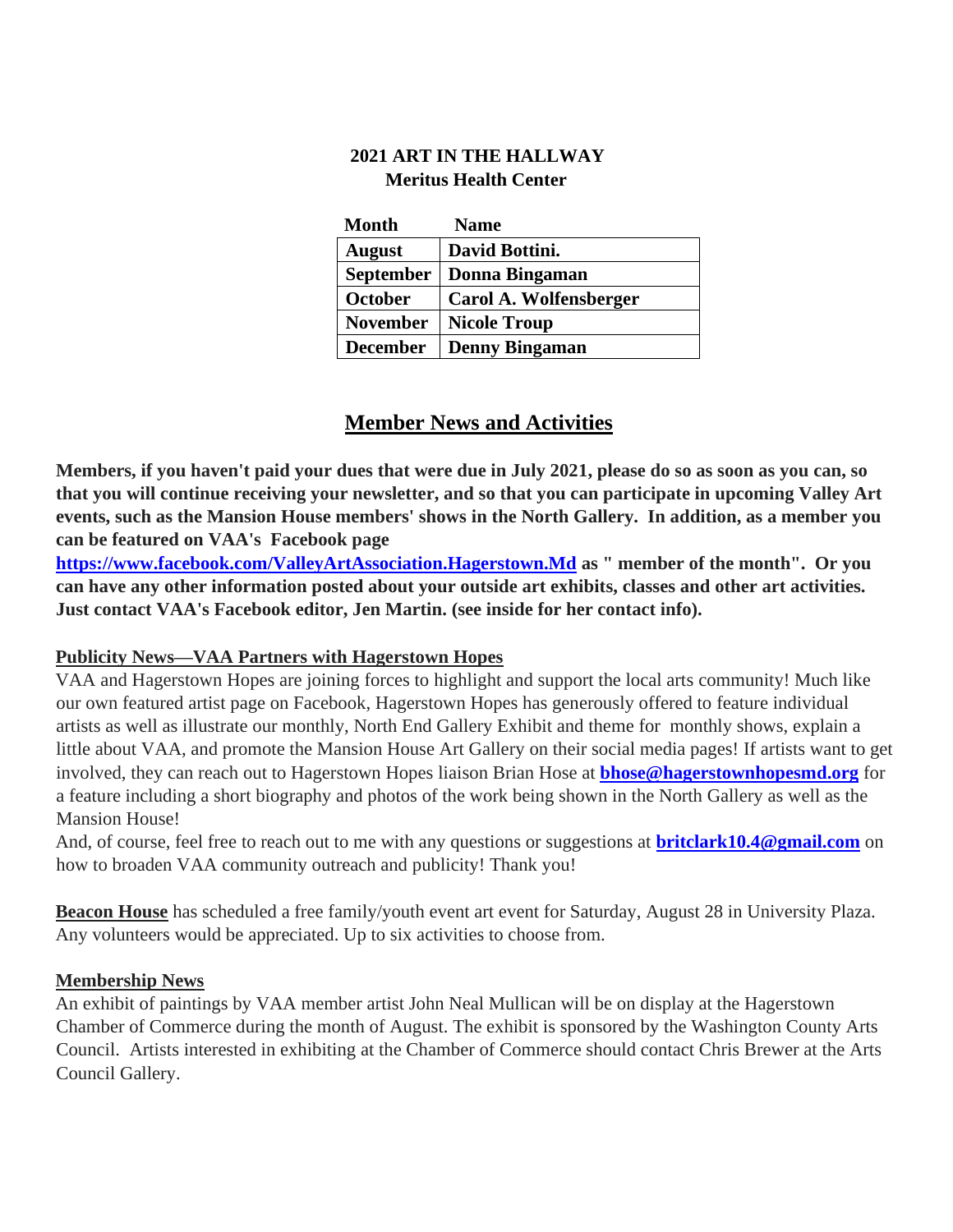## **DID YOU KNOW…?**

#### **Dick Blick Icon on the VAA Web Page**

If you are buying art supplies from Dick Blick, and go to the Dick Blick web site by clicking on the Blick link on the VAA web site, VAA will receive a commission of 10% on your total order. There is no difference in cost to you, and it is "free" money to VAA. Blick pays this to VAA for the privilege of advertising on our web site. (Note that this payment will only occur when you use the VAA link; otherwise, Blick will not connect your order to VAA.)

Valley Art is now being added to the Cultural Trail. There will also be new plaques at locations around the park including at the Mansion House.

**Valley Art will now be featuring our members on Facebook! If you are interested in being the "Featured Valley Art Association Member" on Valley Art Association's Facebook page, have an album with up to a maximum of 5 photos of your work, or if you have any other information posted about your outside art exhibits, classes and other art activities, please email editor, JEN MARTIN at jenmartin72@outlook.com and she will be glad to work with you about your feature. Other VAA FB editors are : Sue Parker at scp2art@gmail.com, Carol Wilks at cawilks44@gmail.com, and John Mullican at johnnmullican@gmail.com. They are available to post other articles of interest to members on FB as well.** 

**Please visit our partner in the arts, the Washington County Arts Council, Inc. either in person at 34 S. Potomac St., Hagerstown, Md 21740, Phone number (301) 791-3132, <http://www.washingtoncountyarts.com/> [o](http://www.washingtoncountyarts.com/)r Washington County Arts Council, Inc. on Facebook.** 

#### **FIGURE-DRAWING:**

Figure-Drawing sessions are scheduled through August and September at the Mansion House: Mondays, from 10 AM - 1 PM. Professional models, shared model fees only. No instruction. Dates are August 9, 16 and 23 and September 13 and 20 (with possible additional date of 27th). Contact Elaine Wolfe at **valleyartinfo@gmail.com** or call 304-261-9583.

**DC Art Models Collective:** Online sessions: a weekly schedule of these sessions is detailed through their website **dcartmodelcollective.com**. Subscribe for their weekly update via the website or emailing **dcartmodelcollective@gmail.com.** Wonderful selection of models and options including custom sessions, very well organized, price of sessions \$7/1 hour, \$14/2 hours, \$20/3 hours.

#### **WORKSHOPS AND CLASSES:**

Michael Davis Workshop on Thursday, September 16, at the Mansion House, from 10:30 - 4:30 PM. This will be a one-day demonstration of the techniques and thought processes involved in bringing a painting to a high finish. He will begin from a previously finished underpainting of a still life setup. Minimum number of participants is 5, maximum 9. Cost is \$70 for VAA and Museum members, \$80 for non-members. Contact Elaine Wolfe for further details at **valleyartinfo@gmail.com** or call 304-261-9583.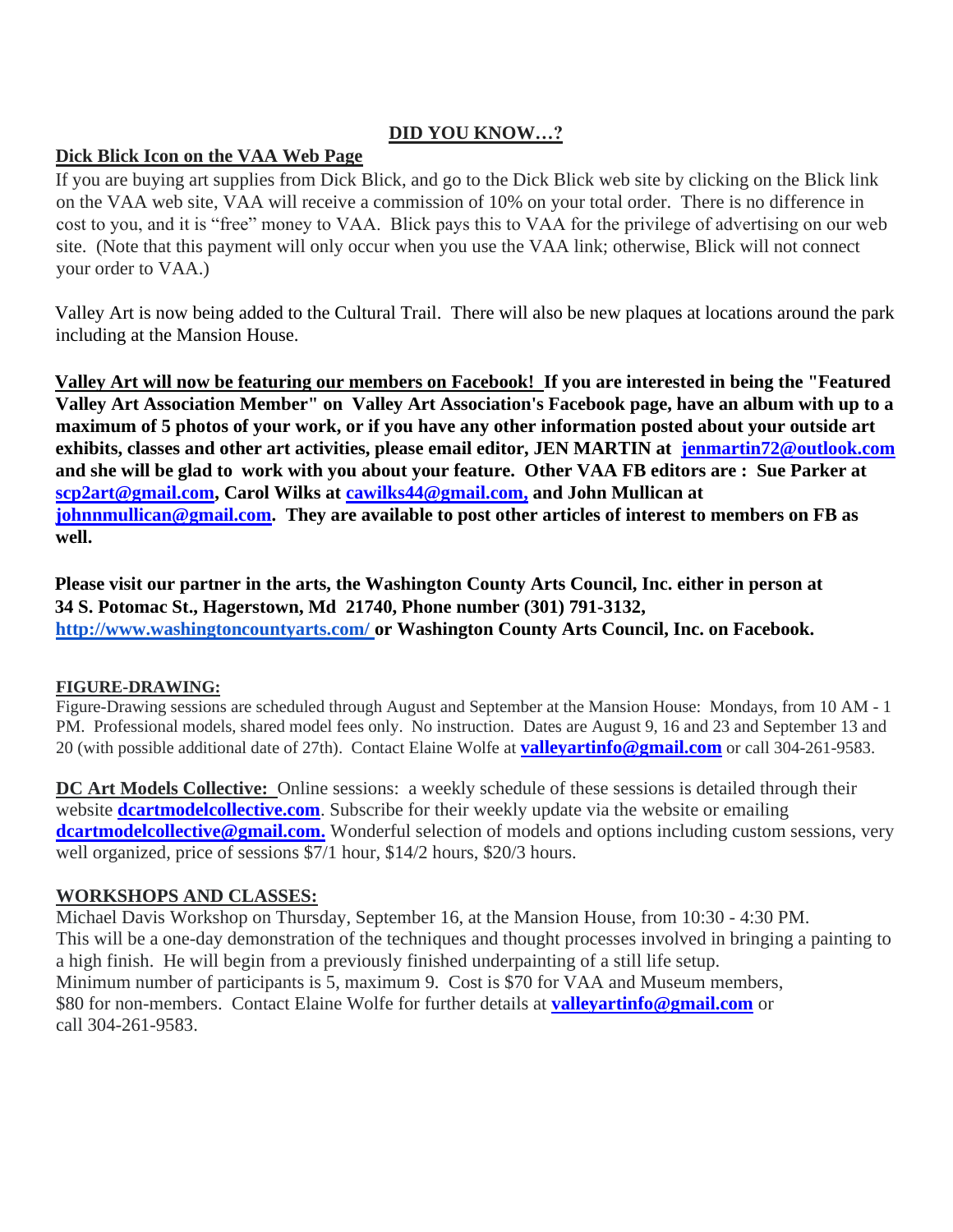**Pewter Casting I** - Join Brendan in an introduction to Pewter casting. A hands-on workshop to produce pewter tokens and badges using Historical techniques. Limited to 10 individuals, materials provided, 2-hours - \$25. September 23, from 10 AM to noon. To register, contact Elaine Wolfe, as above. Additional workshops in pewter casting can follow this one.

In the coming months, Brendan plans to schedule a series of these hands-on workshops on a wide variety of topics involving historical techniques, including the making of paint using a variety of mediums, secco painting, fresco painting, and more. Other projects would be making our own molds in rubber from simple objects, casting toys from the early 19th century, making and casting into plaster molds, "slush" casting. The adventure is all ours, all yours!

#### **Plein Air Workshop with with Fritz Briggs at the Studio Club in Waynesboro September 20-24, 2021**

Information and registration are available on the website: **<https://www.workshopswsac.com/>** General locations will be on the website. Fee is \$165. for the week. Arrangements have been made for the group to visit several historic and scenic locations around the area. Directions will be sent to registered participants for the workshop. Only people who are registered will receive the detailed information in order to protect the privacy of the owners of sites.

**Washington County Museum of Fine Arts Classes For Art Class Schedule and Registration, click here: wcmfa.org/learn/classes/** To register for events, you may contact the Museum on-line, by calling (301) 739- 5727, or via email at **info@wcmfa.org**.

**Hans Guerin and Beth de Loiselle** Skilled teachers of the Schuler School of Fine Arts offering Online Mentoring: see their websites for details at **hansguerin.com** and **bethedloiselle.com**

**The New Masters Academy** Another resource for poses/models online: The website is **http://www.nma.art/.**

# **The Washington Street Artists' Cooperative**

A well-established cooperative gallery located in the heart of downtown Charles Town, WV the WCAC now has several openings for new 2-D artists!!! Accepted artists can display art in the gallery 24/7, and in allmembers shows; \$30/month membership, with a 20% commission on sales. Check the website for the membership application at **https://washingtonstartists.org/membership/** or phone 304-724-2090 for information on applying for membership.

# **CALL FOR ENTRIES:**

**The Washington County Arts Council** invites local artists working in any medium to submit their art for a September 2021 exhibit, "Symbolizing the Hope in Recovery through Purple". The juried community art exhibit will be on display virtually and in the gallery from August 26, 2021 through September 28, 2021. "Symbolizing the Hope in Recovery through Purple - As a community we work at preventing addiction, eliminating stigma, and building a strong support for those in recovery. DEADLINE IS AUGUST 6, 2021. Entry details: go to their website at **www.washingtoncountyarts.com/washingtongoespurple**.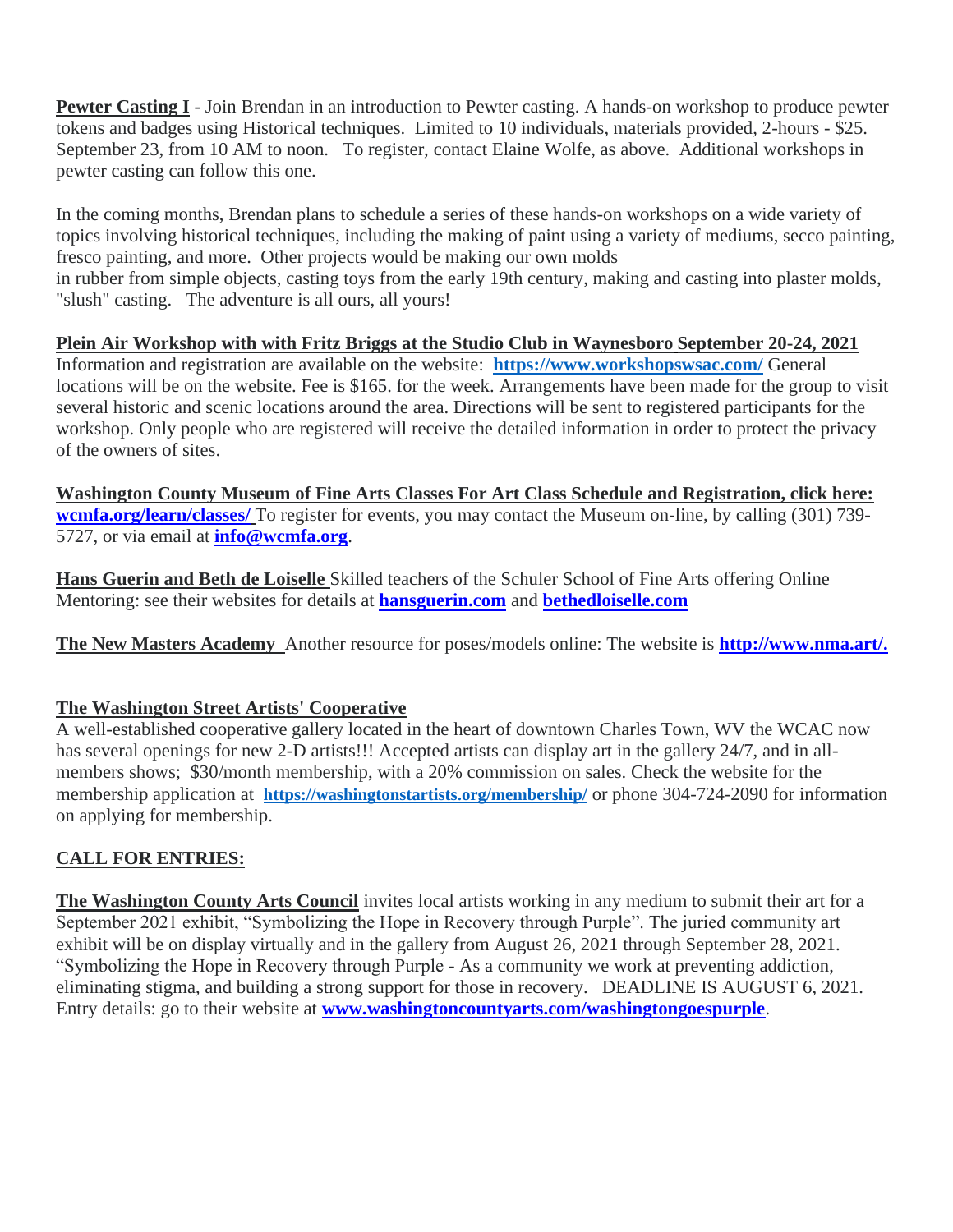## **Art at the Mill: Deadline is August 9, 2021, at 5 PM**

The Clarke County Historical Association (CCHA) invites artists working in a variety of media to submit applications for our juried Art at the Mill Show October 2 - 17 ! Media accepted shall be original, non-reproduceable work not previously shown at the mill. We accept Paintings, 2D, 3D functional and aesthetic, such as sculpture. No photography or digitalized images. All works that hang must be framed, finished and ready to hang with screweyed hooks and wire. NOTE: All work submitted MUST BE FOR SALE. Sales from the show help support the Clarke County Historical Association, including the Burwell-Morgan Mill. Go to artatthemill.artcall.org for full details or call 540-955-2600.

## **37th Annual Exhibition Miniature Art 2021**

Council for the Arts - deadline for entry is September 10, show dates October 1 - November 6. Image size no greater than 4"x6". Entry fee for 1-4 works is \$30. For details and entry, please go to http://www.councilforthearts.net, or call 717-264-6883.

## **EXHIBITIONS:**

**The Washington County Museum of Fine Art** - "Bernini and the Roman Baroque" through September 19, 2021. This is a large-scale exhibition of Old Master paintings and artworks: more than 50 works by 40 artists, including several by the major Baroque master, Gian Lorenzo Bernini (1598-1680) and other Baroque painters whose work has rarely left the Palazzo Chigi in Ariccia.

**The National Gallery of Art** has now fully re-opened and no passes are required! A full slate of exhibitions for the coming year has been published: go to nga.gov for details.

**The Baltimore Watercolor Society** has an online exhibition showing work of remarkable quality: go to http://www.baltimorewatercolorsociety.org to visit the 2021 Online Mid-Atlantic Regional Exhibition.

#### **Message from Our Historian**

Should you have any art-related articles, notices of awards, photos or other information pertinent to the VAA and your artistic endeavors, please leave them at the Mansion House Gallery desk. Place your name and date upon the item and I will enter them into the VAA archives. Please leave clippings, photos, information or other appropriate items that you would like to have placed into our archives at the Mansion House Gallery desk. Please place your name and the date of the event unto the item. Thank you for your help. In addition, I urge you to take advantage of this opportunity to participate and help shape the VAA's history by using ZOOM, the newest VAA tool. Hope to see your smiling faces soon! Roy Tressler, Historian

**42 West Arts Gallery Fine Arts and Crafts 42 West Main Street is open for business!** Open Fridays from 5pm-8pm, and Saturdays from 10am-4pm. Come in and browse or make a purchase from local Artists, and fine Craftsmen. All work is handmade by local artisans. Donna is now starting up her classes on June  $2<sup>nd</sup>$  and every Wednesday from now on. She will be teaching oil, acrylic, and watercolor from 12:00 noon - 3:00pm. New show opening for the months of May-June are four notable photographers sharing their fine art photography: Beth Guyer Doyle, Jamie Cournoyer, Stephen Berte, and Johnny Kauffmann. The Artists will be having a Reception Friday May 7 from 5pm-7:30pm with music by Patric Schlee and Friends.